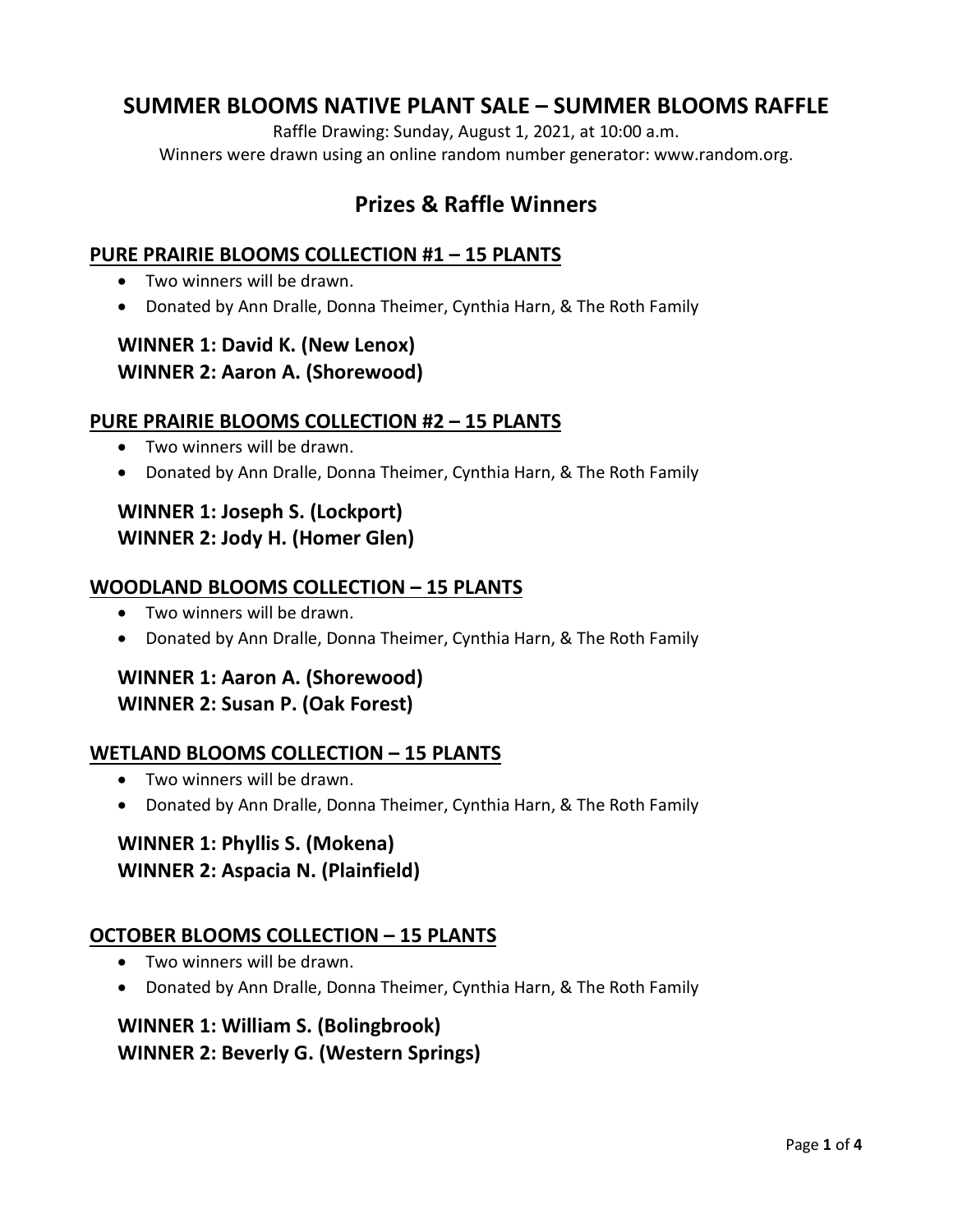### **THE ALDO LEOPOLD BENCH**

- One winner will be drawn.
- Built and donated by: Mike Grzywna, Designs by Grzywna, a local woodworker from the Lockport and Joliet, IL areas

### **WINNER 1: Elnalyn C. (Bolingbrook)**

#### **VIP HUMMINGBIRD BANDING EXPERIENCE**

- One winner will be drawn. Experience good for winner and 3 guests.
- Donated by the Forest Preserve District of Will County and The Nature Foundation of Will County

#### **WINNER 1: Sherry C. (Frankfort)**

#### **HUMMINGBIRD HANGOUT EXPERIENCE – AUGUST 22, 2021**

- Two winners will be drawn. Each winner may bring a guest.
- Donated by the Forest Preserve District of Will County and The Nature Foundation of Will County

## **WINNER 1: Cindy W. (Plainfield) WINNER 2: Aaron A. (Shorewood)**

#### **HUMMINGBIRD HANGOUT EXPERIENCE – AUGUST 29, 2021**

- Two winners will be drawn. Each winner may bring a guest.
- Donated by the Forest Preserve District of Will County and The Nature Foundation of Will County

## **WINNER 1: Laura R. (Westchester) WINNER 2: Donna T. (Shorewood)**

#### **THE GARDEN GURU**

- One winner will be drawn.
- Donated by Mary Ann Deustche, Marcella DeMauro, Anne Dralle, Rachel Fiel, & Karen Fonte

#### **WINNER 1: Maureen P. (New Lenox)**

#### **GARDEN ESSENTIALS**

- One winner will be drawn.
- Donated by Mary Ann Deustche, Marcella DeMauro, Anne Dralle, Rachel Fiel, & Karen Fonte

#### **WINNER 1:Chris K. (Homewood)**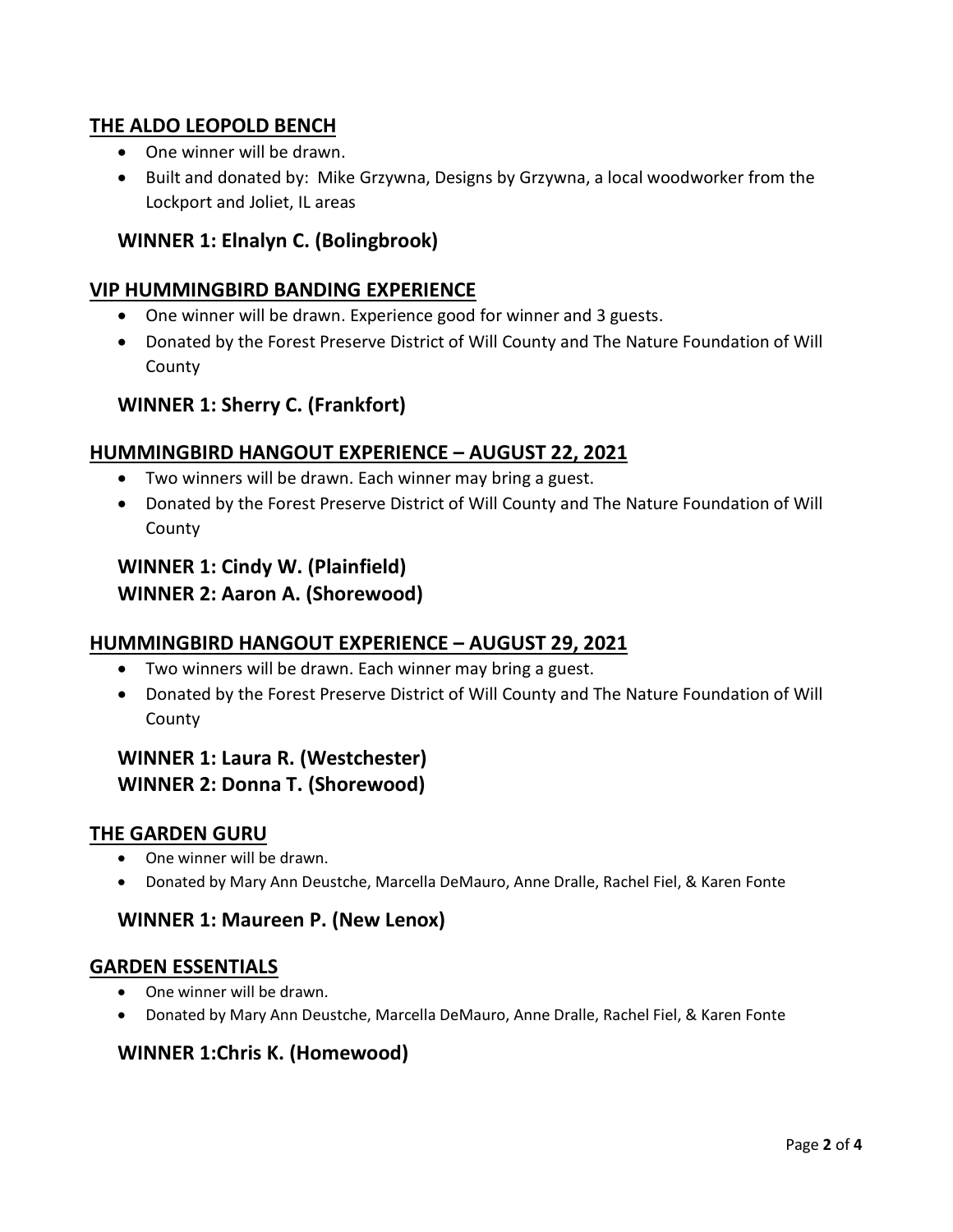## **BUTTERFLY BONANZA FRAMED ART**

- One winner will be drawn.
- Photo donated by Dr. Ronald Panzer, retired, Northeastern Illinois University
- Framing donated by Marcella DeMauro

## **WINNER 1: Elaine T. (Joliet)**

### **POLLINATION PRESS COLLECTION**

- One winner will be drawn.
- Donated by Cynthia Harn

#### **WINNER 1: Karen B. (Naperville)**

#### **PETAL EARRINGS – 2" LENGTH**

- One winner will be drawn.
- Created and donated by Susan Larsen, Susan Larsen Jewelry Design

#### **WINNER 1: Elnalyn C. (Bolingbrook)**

#### **PETAL EARRINGS – 1 ¾" LENGTH**

- One winner will be drawn.
- Created and donated by Susan Larsen, Susan Larsen Jewelry Design

#### **WINNER 1: Jon J. (Naperville)**

#### **PETAL EARRINGS – 1 ¾" LENGTH**

- One winner will be drawn.
- Created and donated by Susan Larsen, Susan Larsen Jewelry Design

#### **WINNER 1: Jon J. (Naperville)**

#### **TREE BARK EARRINGS**

- One winner will be drawn.
- Created and donated by Susan Larsen, Susan Larsen Jewelry Design

#### **WINNER 1: Judith D. (Plainfield)**

#### **THREE LITTLE BIRDS ARTISAN BIRDHOUSE**

- One winner will be drawn.
- Donated by Lisbet Temple

#### **WINNER 1: Maureen P. (New Lenox)**